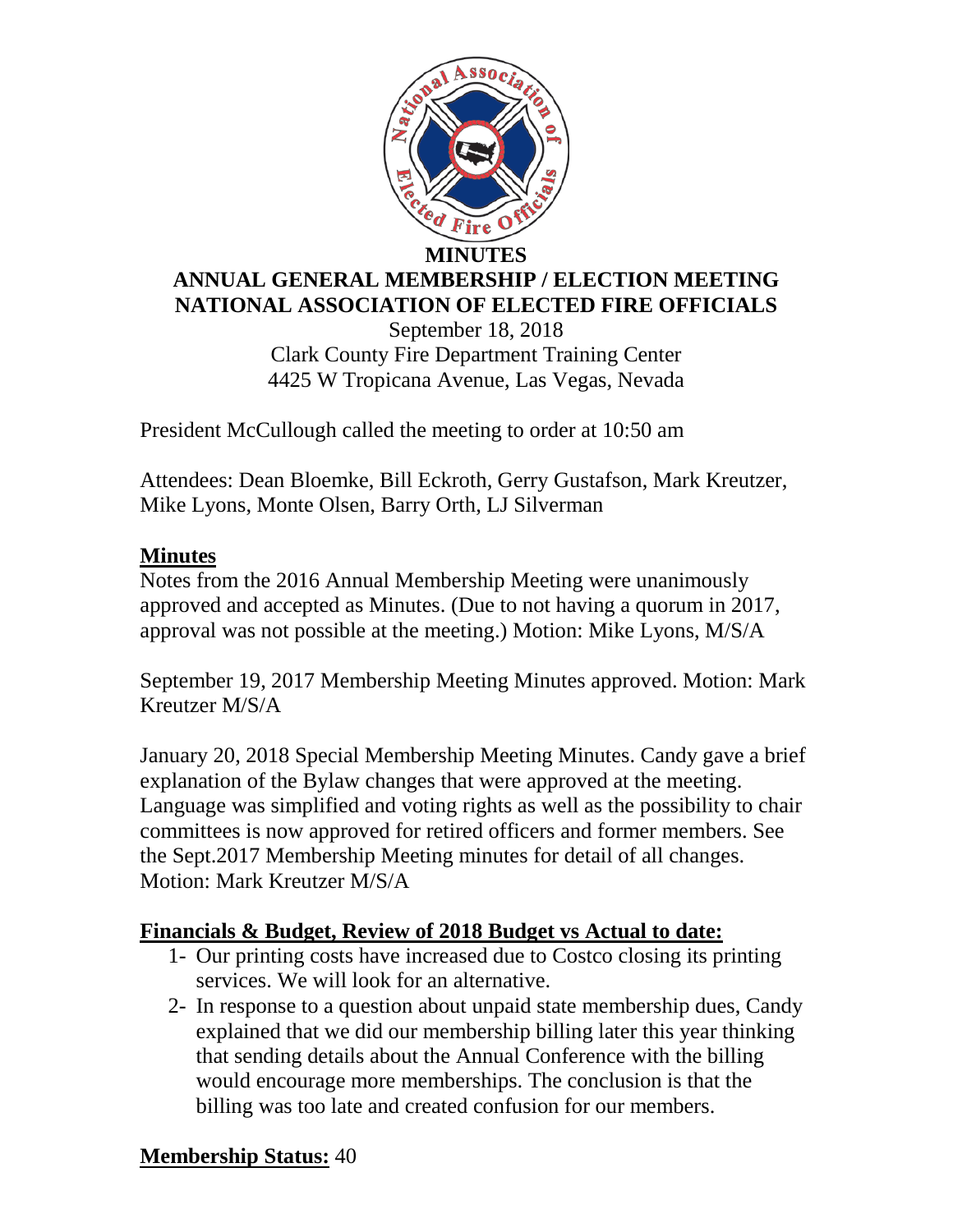To clarify and correct a substantial difference in the proposed and actual membership income we discussed types of NAEFO members: Individual members are elected or appointed commissioners with jurisdiction over others. Associate members are associated with a department: chiefs, other types of elected officials and people who represent or work for other entities. Budget M/S/A

### **2018 Sponsorships:**

Platinum \$1,000: AT&T Silver \$500: WFCA, ESCI Bronze \$250: TCA Architecture This is an increase over last year. Our website has helped increase sponsorships and Candy welcomes suggestions of other possible sponsors.

### **2019 Proposed Budget**

It can remain the same as 2018 with minor corrections. Candy thinks Sponsorship income can be increased by \$500. The Board will approve the 2019 budget later and welcomes input from the membership.

# **President's Report:**

Current officers:

President: Candy McCullough, Secretary/Treasurer: Barry Orth, new Oregon State Rep: Curtis Hoopes was appointed Jan 2018, Washington State Rep: Gerry Gustafson, Director-at-Large: Mark Kreutzer.

New Executive Director: It was agreed at yesterday's Board Meeting that Monte Olsen can be our new volunteer E.D. and will help Candy with some of her responsibilities. He travels extensively and can combine NAEFO work with other travel. He will request expense reimbursements when necessary.

Monte said that our focus is to grow our membership and everything we do should relate to that. He plans to create contacts with state associations and lay the groundwork for good communication and collaboration with organizations even if they don't want to become members.

Monte and Candy met with Ken Riddle, the Executive Director of the Nevada Fire Chiefs Association, which had their conference in Las Vegas Sept 10-12. He would also like to work with Rob Brown of IAFC who addressed our conference yesterday and is eager to help NAEFO grow. Chief Brown posted enthusiastic and very positive comments about NAEFO on Facebook - 'a passionate organization with a great mission'. Candy agrees this can increase our exposure as well as our ability to inform more people, include them in 'calls to action' and make them proactive about legislation. Among other ideas, Monte looks forward to having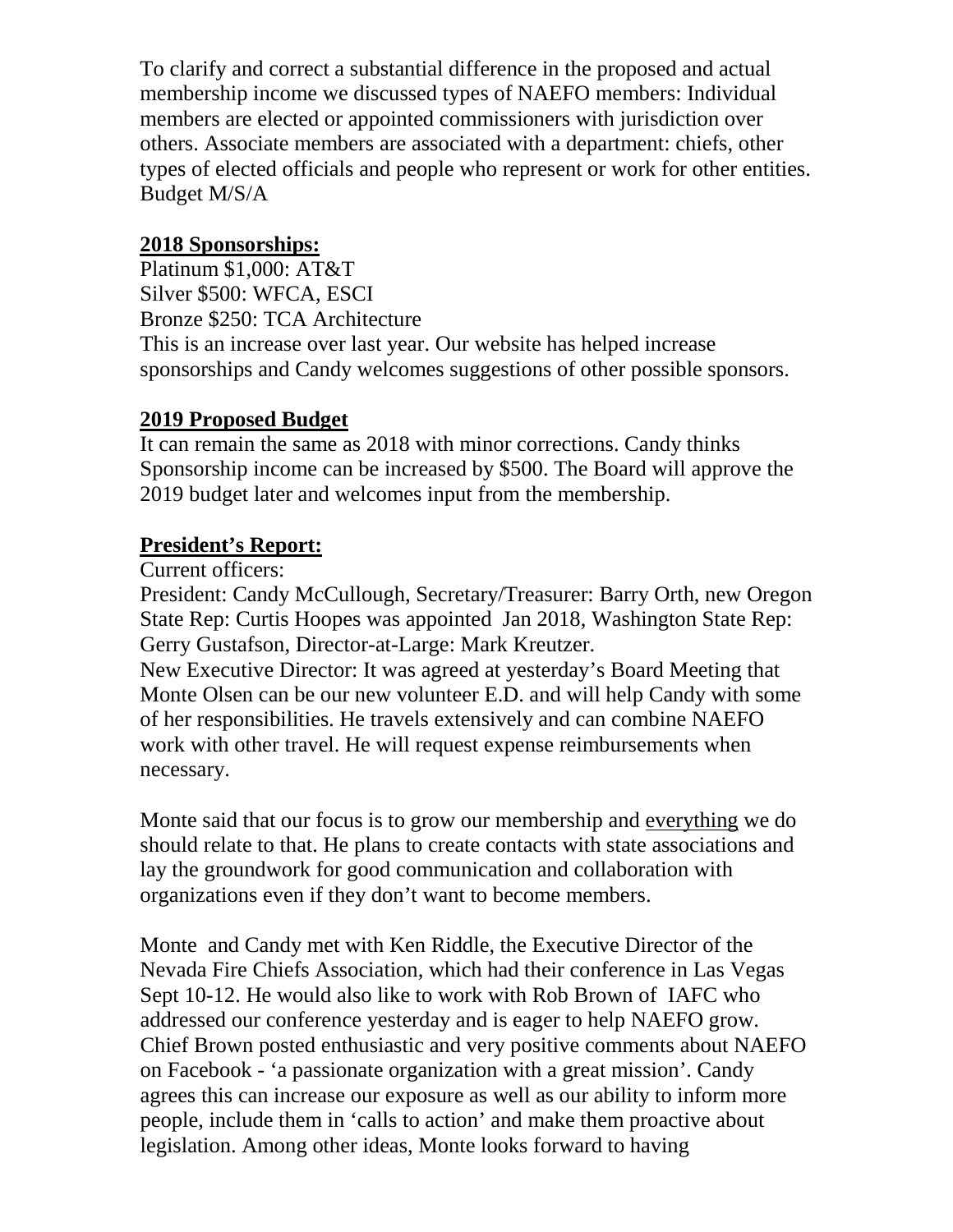conversations with organizations to see if they are willing to include information about NAEFO in blasts to their members. These groups have already shared good ideas. .

### **Federal Budget 2019**

2018 Federal Funding and tax incentives were the same as 2017. No increases. We're working on growing them for Emergency Services.

New Business

Welcome to Curtis Hoopes our new Oregon State Representative.

#### **CFSI Symposium and Congressional Meetings, April 2018**

Mark Kreutzer and Candy both attended.

Mark and 8 others from Oregon attended. They met with all their congressional delegates except for one and had personal meetings with all but one of those. They had scheduled meetings with staffers and when members of Congress would hear them, they'd come in to talk with them personally and discuss issues. Oregon delegates are very supportive and Mark's group likes to see what they can do to help them.

Candy attended with 9 fire chiefs and fire marshalls from Washington State. She was the only commissioner. They had a similar experience and discussed legislation: presumptive illness, cancer registry, homeland security bill for firefighter assistance, the safer act, Wildland fire fighting funding, Expansion of the Nat'l Firefighting academy, Tax deduction on sprinklers for small and medium industry, the Federal income tax on WA volunteer firefighter property tax exemption. If they did not initially support the legislation, once they understood they were supportive.

Dean asked how the WA group that went to DC was formed and Candy explained the process. She can connect him with the person who helped form the group and told him to contact her for next year.

### **Strategic Plan**

Everyone has a copy. Candy and Monte would like feedback prior to the December 9<sup>th</sup> Board meeting at 9:30. Send thoughts and comments by email. Everyone is encouraged to participate physically or by phone.

#### **State Assn report MO. Monte**

The resignation of the Governor after 2 felony charges affected Missouri's legislative process.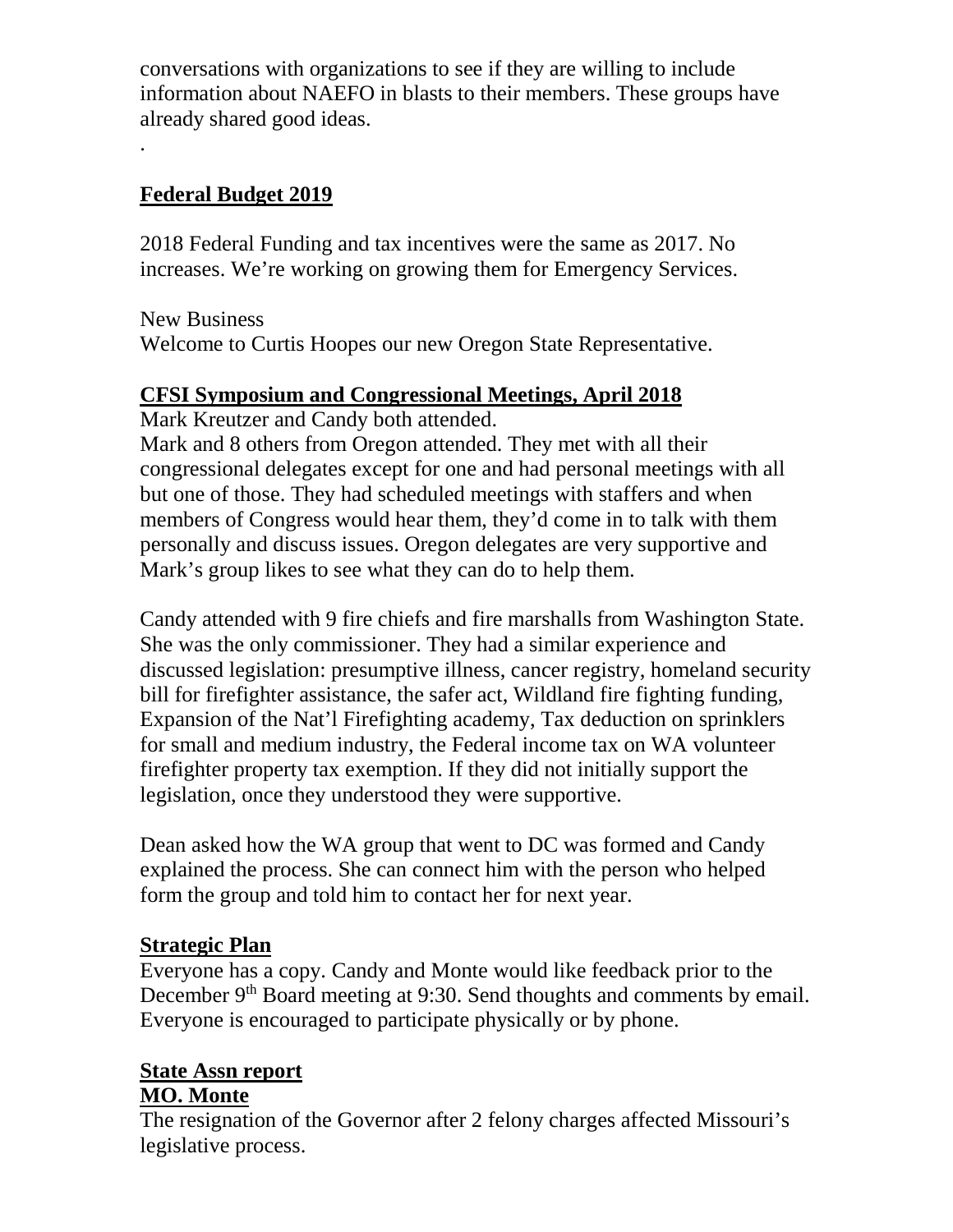MO became the  $50<sup>th</sup>$  state to have a wireless 911 tax. They had been losing revenue because of fewer land lines.

# **OR - Mark**

Legislative session starts in January and is a long session. Volunteer Incentive Act was passed in Oregon that allows counties to abate the taxes of the estate of a 'line of duty' death.

Bill Webb said this did not pass on a Federal level.

# **WA – Gerry**

WA Firefighters Assn

A lot of their costs are from dealing with opioid problems. Money is coming in for a training facility in North Bend.

For ambulance costs, Medicaid pays for 90% of a ride to hospital. It can be \$5500 to \$5700. Fire Districts don't do transport but if they do, can they receive this?

GMT money is coming in.

# **CA – LJ Silverman**

They do their own billing.

First Responders – every time an engine rolls they can get money. They bill everyone. Federal money, but State builds the program. GEMT

# **NOMINATIONS** of 2019 Officers:

Pres – Candy VP – Bill Eckroth Sec/Treas – Barry Orth

**Membership Dues and Billing:** With our increasing dues, some districts reduced their membership to one person. The annual increase for 2<sup>nd</sup> and 3rd years of membership was established to encourage more members to join at a lower rate and then keep them.

Should we just set dues at \$50/yr per person? Bill Eckroth talked about an organization that retired commissioner dues were 50% less. All agree it should be a fixed rate per person.

Gerry – we should also try to get ambulance groups to join NAEFO.

This could include changing the NAEFO name. How do we include other groups and keep our identity?

# **New membership dues cost discussion**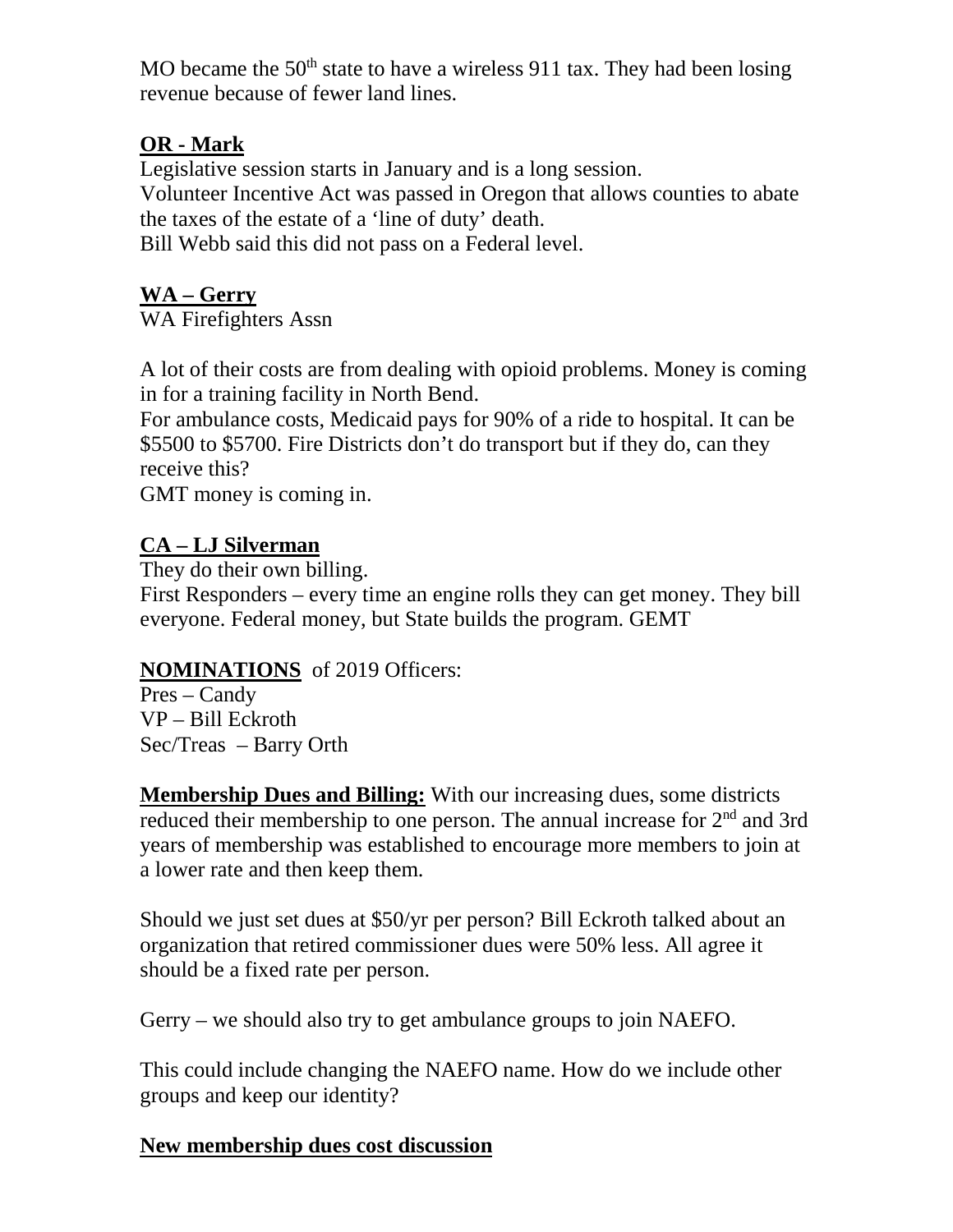Are we going to send out an option at \$50 per individual member and/or \$50 each for member of a board? A 50% reduction  $= $25$  for former and retired members.

How do we decide the amount? The Board decides but wants to ask the membership for their opinion and ideas.

Should we consider giving 5 scholarships to our 2019 conference ? Monte says to go to other State Assn's and offer 5 free registrations.

Do a raffle?

Would anyone be opposed to Monte offering this when he thinks it's appropriate? Everyone agreed he should.

### **2 Bylaws Revision Proposals:**

 1. Article 2 Section 5 (c) – Proxies. Proposal to strike the last sentence of Article 2, Section 5(c) – Proxies, which states, "No Individual or State member may serve as a proxy for more than two (2) members." striking the last sentence that limits the number to two proxy votes for other members

 2. Propose shortening the number of days required to give notice to members for proposed Bylaw revisions from 30 days to 14 days.

Both passed unanimously.

# **Committee Reports:**

**Communications** – Candy will keep trying. Monte recommended sending an invitation 'to like' our Website to your fB friends. Bylaw revisions to be put on website.

Bill Eckroth – they have someone who does their website and talked about putting things on the sidebar.

### **Conference & Workshops** – Mark will continue

Bill – should we move the conference to Boise? Candy – we don't have the money to move at this point.

Can we find a way to work with the Nevada State Fire Chiefs to get cheaper rooms and food for our conference?

Suggestions to increase conference attendance: